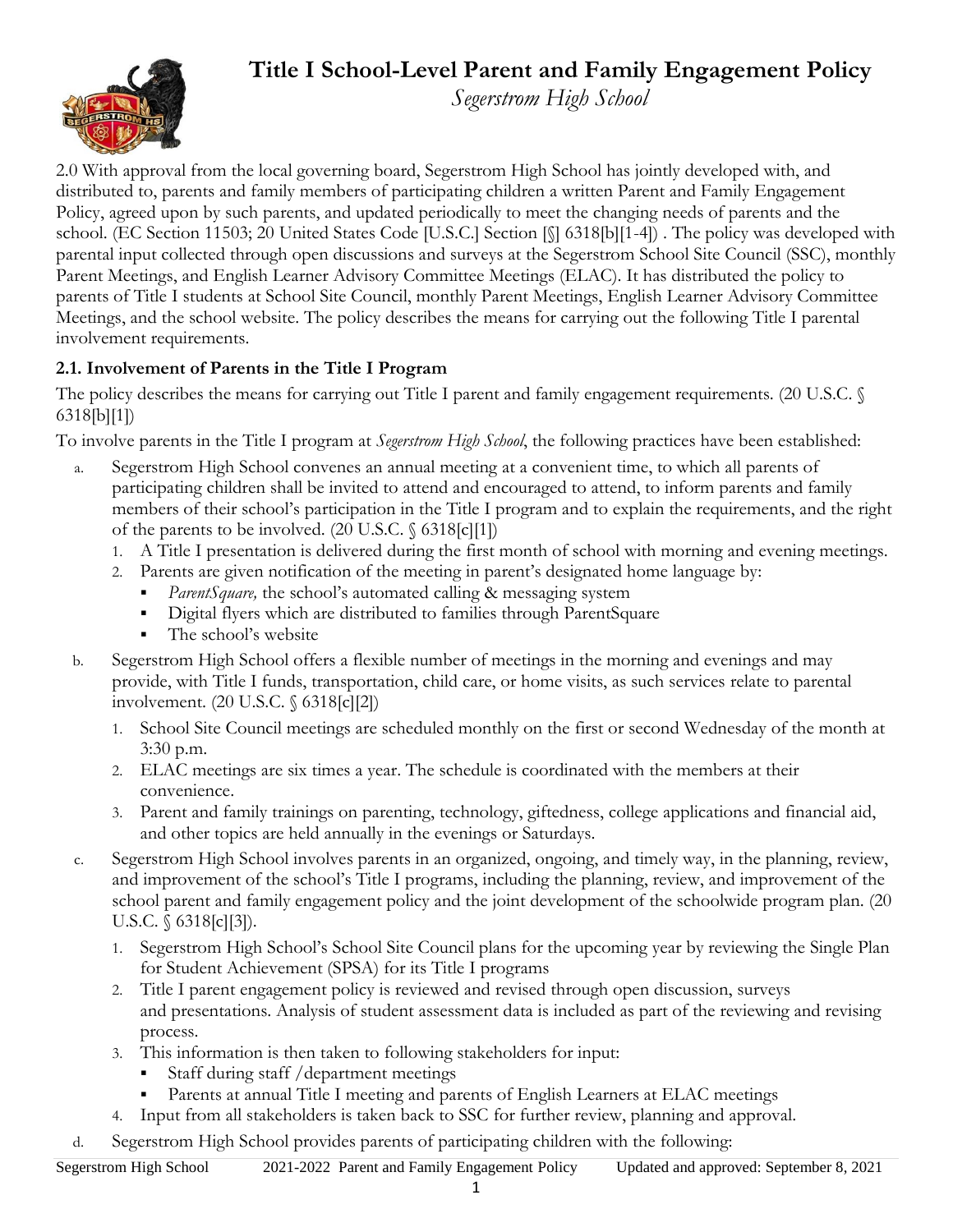- 1. *Timely information about Title I programs (20 U.S.C. § 6318[c][4][A]).* This is communicated through the annual Title I meeting, SSC meetings, ELAC meetings, parent meetings, and individual parent conferences with teachers and counselors via open discussion, information pamphlets, and power point presentations
- 2. *A description and explanation of the curriculum used at the school, the form of academic assessments used to measure student progress, and the achievement levels students of the challenging state academic standards ((20 U.S.C. § 6318[c][4][B])* This is communicated through SSC meetings, ELAC meetings, parent meetings, and individual parent conferences with teachers and counselors via open discussion, information pamphlets, and power point presentations.
- 3. *If requested by parents, opportunities for regular meetings to formulate suggestions and to participate in decisions relating to the education of their children, and respond to any such suggestions as soon as practicably possible. ((20 U.S.C. §*   $6318\pi$ [*c]*[4][*C*]). This is communicated through SSC meetings, ELAC meetings, parent meetings, and individual parent conferences with teachers and counselors via open discussion, information pamphlets, and power point presentations
- e. If the schoolwide program plan is not satisfactory to the parents of participating children, the school submits any parent comments on the plan when the school makes the plan available to the local educational agency. (20 U.S.C. § 6318[c][5])
	- 1. Upon evaluation of the Single Plan for Student Achievement, at each School Site Council meeting minutes are taken documenting recommended changes, including points where the plan is not satisfactory. Parent comments are reviewed and incorporated into the plan or addressed by the site administrators as appropriate.
	- 2. Recommendations on the school plan from ELAC parents are documented via ELAC minutes and the ELAC "Form for Input to School Site Council and Principal" and shared with School Site Council.
	- 3. Minutes and ELAC Forms for Input are maintained and filed with the school district.

## **2.2 Building Capacity for Involvement**

To ensure effective involvement of parents and to support a partnership among the school involved, parents, and the community to improve student academic achievement, Segerstrom High School and Santa Ana Unified School district establishes the practices listed below. (20 U.S.C. § 6318[e]) Segerstrom High School engages all parents, including Title I parents, in meaningful interactions with the school. It supports a partnership among staff, parents, and the community to improve student academic achievement. To help reach these goals, the school has established the following practices:

- a. The school provides parents with assistance in understanding such topics as the challenging state academic standards, state and local academic assessments, the requirements of Title I, Part A, and how to monitor a child's progress and work with educators to improve the achievement of their children. (20 U.S.C. § 6318[e][1])
	- 1. Segerstrom High School provides one-on-one parent conferences with academic counselors, teachers, and support staff during and after each grading period for all students as needed
	- 2. Segerstrom High School will provide reports as follows:
		- Teachers will complete progress reports every six weeks and will post student grades on Aeries and to be available for parents and students to monitor via Parent and Student Portals
		- Information about Common Core Standards, assessments, and monitoring improvement of their children is disseminated through ParentSquare, SSC, Parent Meetings, and ELAC Meetings
- b. The school provides parents with materials and training to help parents work with their children to improve their children's achievement. (20 U.S.C. § 6318[e][2])
	- 1. Segerstrom High School provides regular and frequent parent education workshops and presentations on topics including active parenting, drugs and alcohol, assisting your child in a crisis, giftedness, suicide prevention, college readiness, financial aid, athletics, honors/AP course offerings, Grade-Level Counseling Meetings, and parenting classes.
	- 2. Parent education workshops and presentations are facilitated by our Family and Community Engagement (FACE) liaison, a full-time site-based employee whose primary role is supporting parents and families.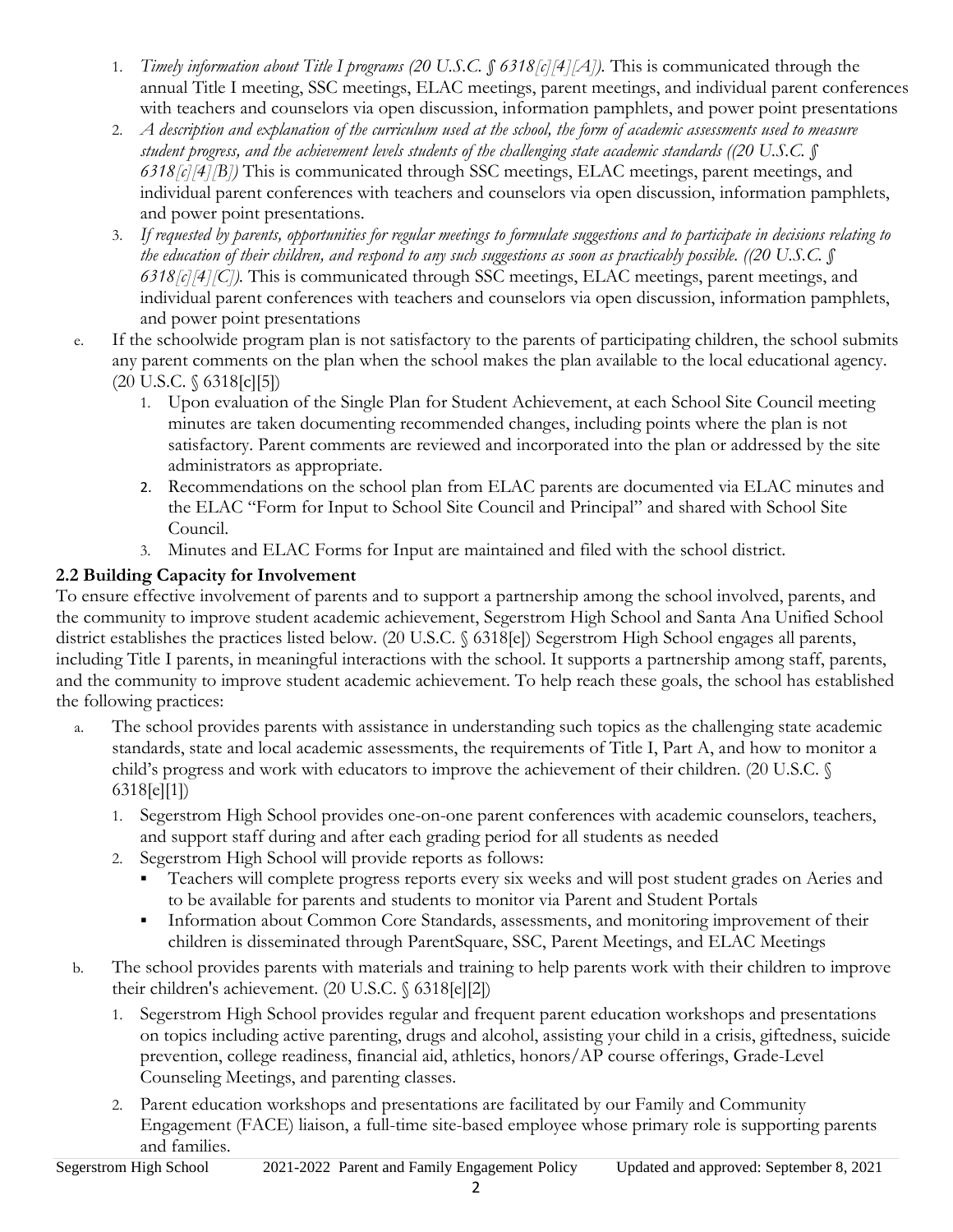- c. Segerstrom High School educates teachers, specialized instructional support personnel, principals, and other school leaders, and other staff, with the assistance of parents, in the value and utility of contributions of parents, and in how to reach out to, communicate with, and work with parents as equal partners, implement and coordinate parent programs, and build ties between parents and the school. (20 U.S.C. § 6318[e][3]).
	- 1. Staff are trained in the components of IEP plans through our 504 coordinator and special education department chair.
	- 2. Staff are trained in ParentSquare for translated, automated calls, texts, and emails to parents.
	- 3. School site council representatives, including teachers, staff, parents, and students, are trained by district or site personnel on the processes of working together as a School Site Council.
	- 4. Office staff are trained annually in parent customer service
- d. Segerstrom High School to the extent feasible and appropriate, coordinates and integrates the parental engagement program and other activities with other federal, state and local programs, and conducts other activities to encourage and support parents in more fully participating in the education of their children.
	- 1. Segerstrom's Family and Community Engagement (FACE) Liaison coordinates our parent and family engagement program to leverage community resources and support parent engagement though training, classes, and individualized support to build ties between parents and Segerstrom. Due to the COVID-19 pandemic, group classes and meetings will be held remotely and individual support will be provided via phone, email, online, and in person.
	- 2. The Principal, FACE Liaison, ELD Coordinator, and parent groups work closely together to provide appropriate parent and staff training opportunities, including presentations at staff meetings.
- e. Segerstrom High School ensures that information related to school and parent programs, meetings, and other activities is sent to parents of participating children in a format and, to the extent practicable, in a language that the parents understand (20 U.S.C. § 6318[e][5])
	- 1. Segerstrom provides school-to-home communication written and orally in English and the home preferred language, which is Spanish. This is facilitated by the ParentSquare messaging system that allows staff to message families in the language of their choice for email, text, and phone calls. Segerstrom also provides translation support for teachers who are not bilingual to request translation of messages or to have parent phone calls made.
- f. Segerstrom High School provides such other reasonable support for parental involvement activities under this section as parents may request. (20 U.S.C. § 6318[e][14])
	- 1. Segerstrom High School provides parent education workshops and presentations on topics including active parenting, drugs and alcohol, assisting your child in a crisis, giftedness, suicide prevention, college readiness, financial aid, athletics, honors/AP course offerings, and Grade-Level Counseling Department Meetings.
	- 2. Other opportunities for engagement include parent conferences, LCAP Meetings, Back to School Night, Open House, and the District Annual Parent Conference.

#### **2.3 Accessibility**

Segerstrom High School, to the extent practicable, provides opportunities for the informed participation of parents and family members (including parents and family members who have limited English proficiency, parents and family members with disabilities, and parents and family members of migratory children) including providing information and school reports required under section 1111 of the ESEA (20 U.S.C. § 6311), as amended by ESSA, in a format and, to the extent practicable, in a language such parents understand. (20 U.S.C. § 6318[f])

All Title I parents are invited and encouraged to attend the following:

- o Back to School Night and Open House
- o English Learner Advisory Committee (ELAC)
- o School Site Council (SSC)
- o Honors and Advanced Placement Informational Meeting
- o Parenting workshops
- o Parent meetings on special topics such as CTE courses and mental health